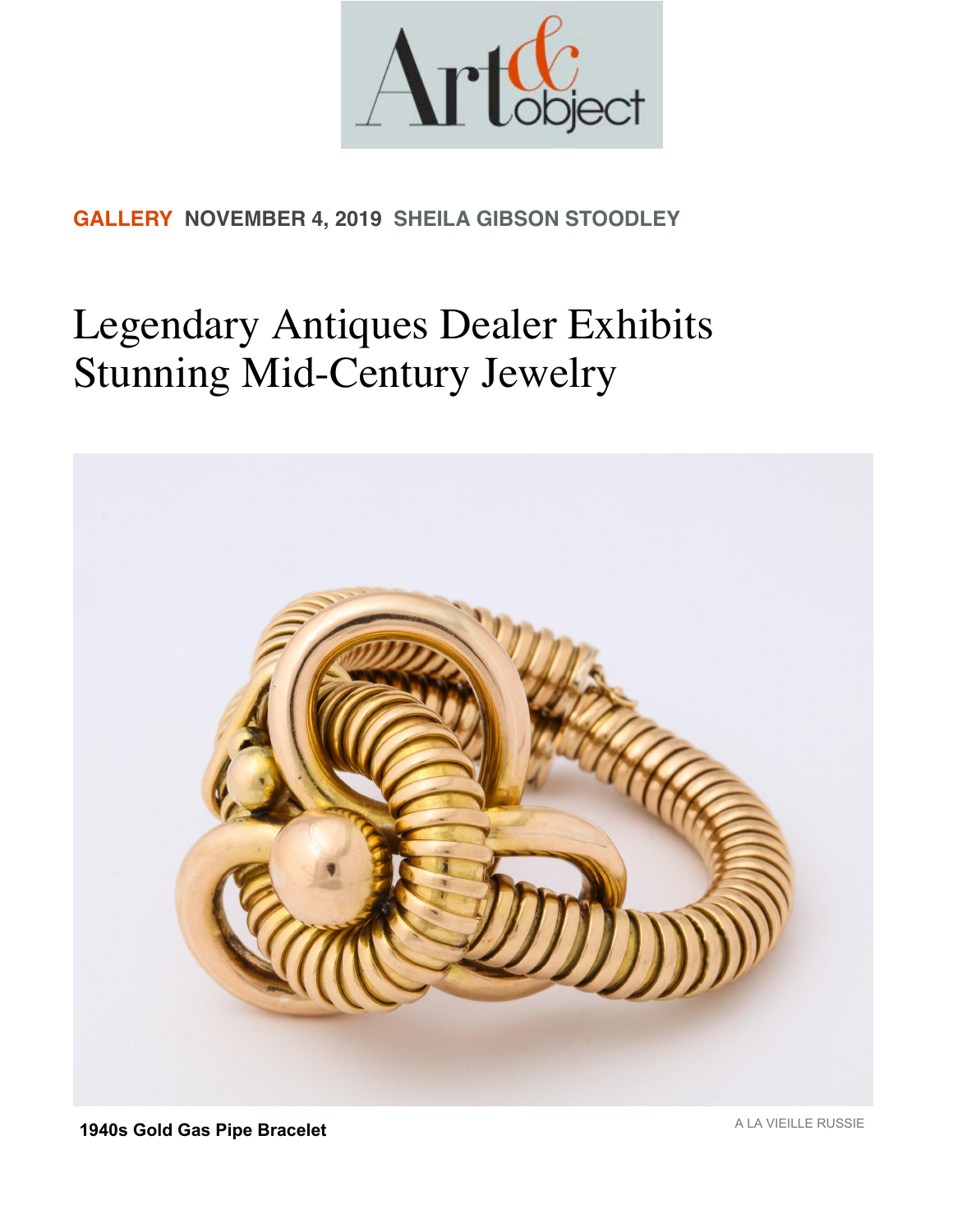Founded in Kiev in 1851, A La Vieille Russie is best known for specializing in the works of Carl Fabergé. A selling exhibition that opened at the Fifth Avenue gallery in Manhattan on October 23 shows a new facet of the business. *Deceptively Modern Jewelry: 1940s – 1980s* showcases 72 pieces, by Cartier, Van Cleef & Arpels, Gucci,

Angela Cummings, Mauboussin, Chaumet, and other notable jewelers. The product of 18 months of work, it's the first exhibit of mid-20th century jewelry curated by A La Vieille Russie.

"We came across some pieces from that period that were so much better than the average. We realized we were missing out, so we started looking around," says gallery director Peter Schaffer.



**George L'enfant Bracelets and Earrings ALA VIEILLE RUSSIE** 

The selling exhibit places its emphasis on accessible, wearable midcentury pieces—those that reflect a cultural shift toward jewelry that's subtle enough for the office and elegant enough for an evening soiree.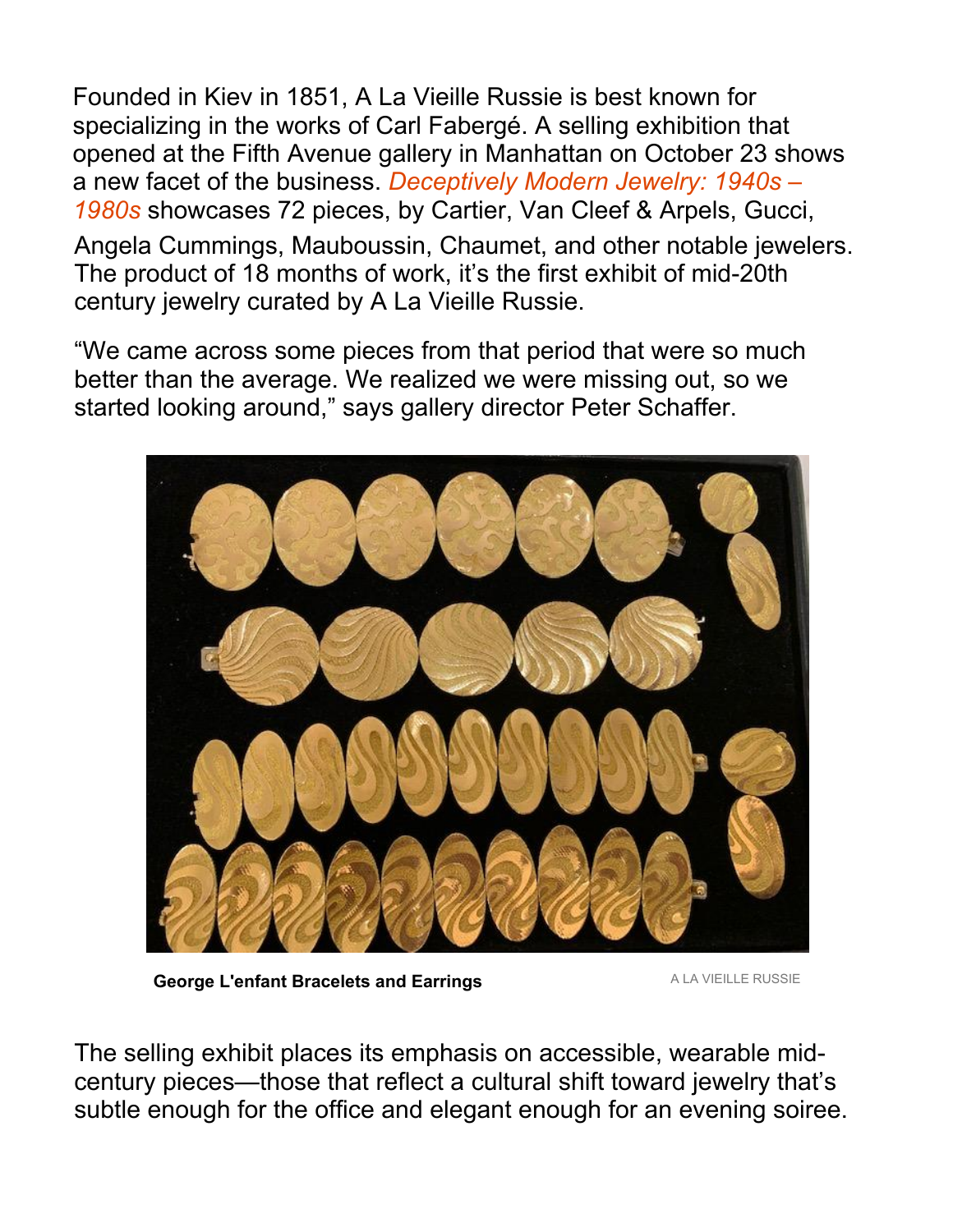"These pieces mean a lot to the people who buy them, but they don't look like [they're worth] a tremendous amount of money," he says. "You don't look at them with a dollar sign. You look at them because they're fun designs."

*Deceptively Modern Jewelry*features enough gold to make King Midas smile: a Cartier Paris gold triangular bracelet and necklace, George L'Enfant bracelets and earrings fashioned from linked discs and ovals of gold, and a striking circa 1940s "gas pipe" bracelet, to cite just three. Schaffer explains that wartime restrictions placed gold off-limits to jewelers. Once the restrictions were lifted, designers re-embraced the metal with gusto. "They had almost, in essence, forgotten the use of gold," Schaffer says. "It was like a new material. It exploded on the market and people took advantage of it."